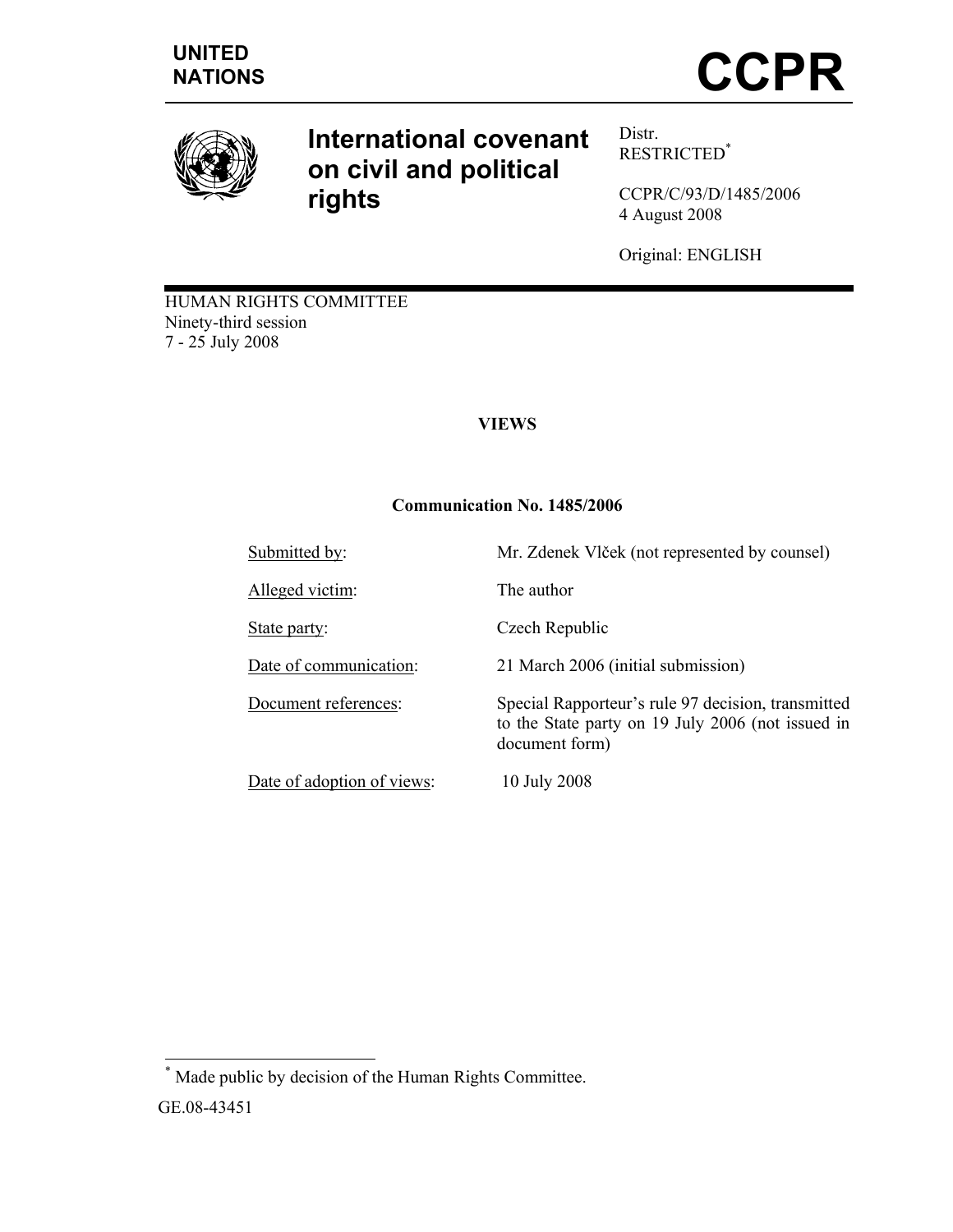*Subject matter:* Discrimination on the basis of citizenship with respect to restitution of property

 *Procedural issues:* Abuse of the right of submission

 *Substantive issues:* Equality before the law and equal protection of the law

 *Articles of the Covenant:* 26

 *Articles of the Optional Protocol:* 3

 On 10 July 2008 the Human Rights Committee adopted the annexed text as the Committee's Views, under article 5, paragraph 4, of the Optional Protocol in respect of communication No. 1485/2006.

[ANNEX]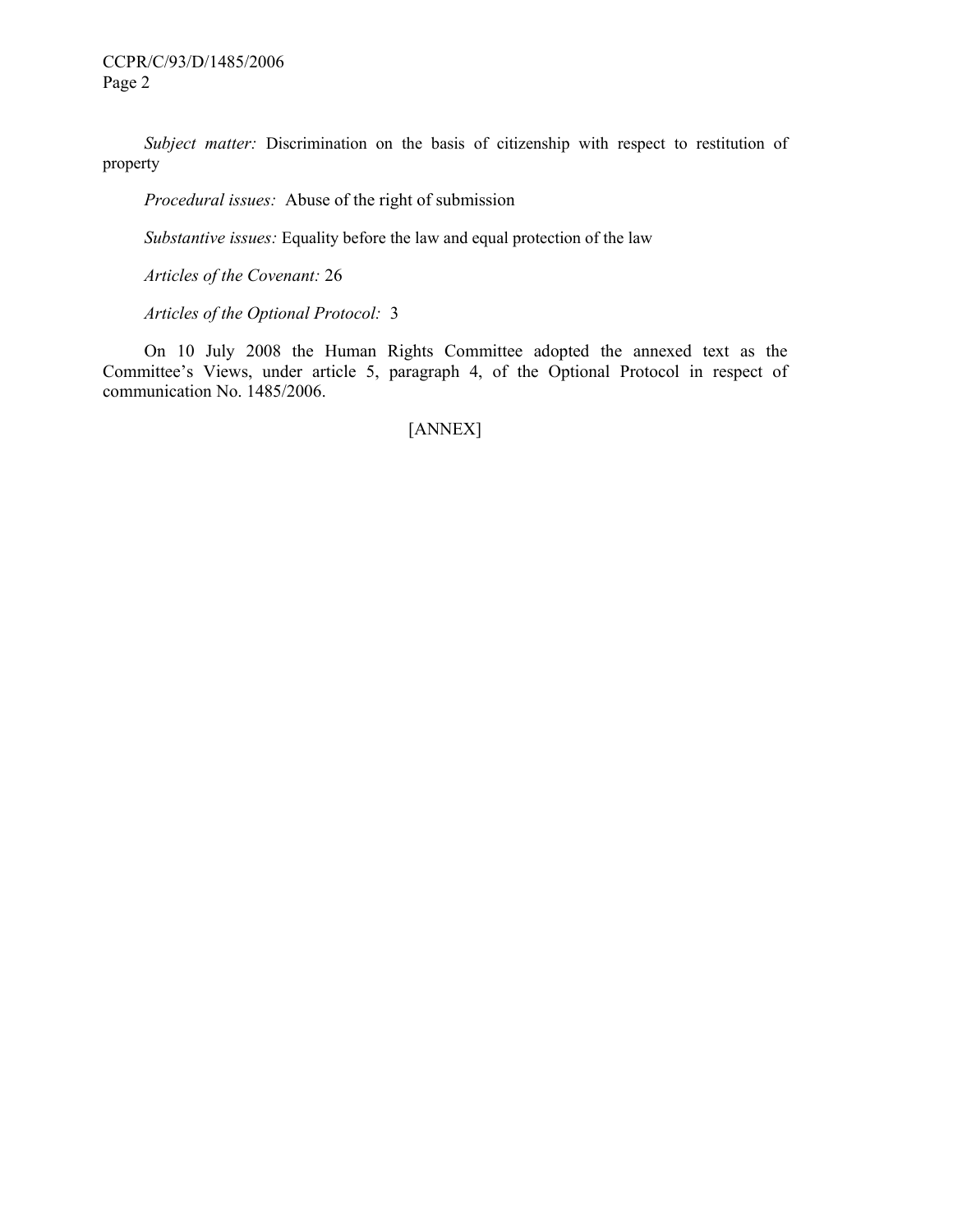#### **ANNEX**

Views of the Human Rights Committee under article 5, paragraph 4, of the Optional Protocol to the International Covenant on Civil and Political rights

Ninety-third session

concerning

#### **Communication No. 1485/2006\***

| Submitted by:          | Mr. Zdenek Vlček (not represented by counsel) |
|------------------------|-----------------------------------------------|
| Alleged victim:        | The author                                    |
| State party:           | Czech Republic                                |
| Date of communication: | 21 March 2006 (initial submission)            |

 The Human Rights Committee, established under article 28 of the International Covenant on Civil and Political Rights,

Meeting on 10 July 2008,

 Having concluded its consideration of communication No. 1485/2006, submitted to the Human Rights Committee by Zdenek Vlček under the Optional Protocol to the International Covenant on Civil and Political Rights,

 Having taken into account all written information made available to it by the author of the communication, and the State party,

Adopts the following:

 $\overline{a}$ 

#### **Views under article 5, paragraph 4, of the Optional Protocol**

1. The author of the communication is Zdenek Vlček, a naturalised American citizen residing in Illinois, born on 12 August 1925 in Kresin, Czechoslovakia. He claims to be a victim of a violation by the Czech Republic of article 26 of the International Covenant on Civil and Political Rights<sup>1</sup>. He is not represented by counsel.

<sup>\*</sup> The following members of the Committee participated in the examination of the present communication: Mr. Prafullachandra Natwarlal Bhagwati, Ms. Christine Chanet, Mr. Yuji Iwasawa, Mr. Edwin Johnson, Mr. Ahmed Tawfik Khalil, Mr. Rajsoomer Lallah, Ms. Zonke Zanele Majodina, Ms. Iulia Antoanella Motoc, Ms. Elisabeth Palm, Mr. Rafael Rivas Posada, Sir Nigel Rodley, Mr. Ivan Shearer and Ms. Ruth Wedgwood.

<sup>&</sup>lt;sup>1</sup> The Optional Protocol entered into force for the State party on 22 February 1993.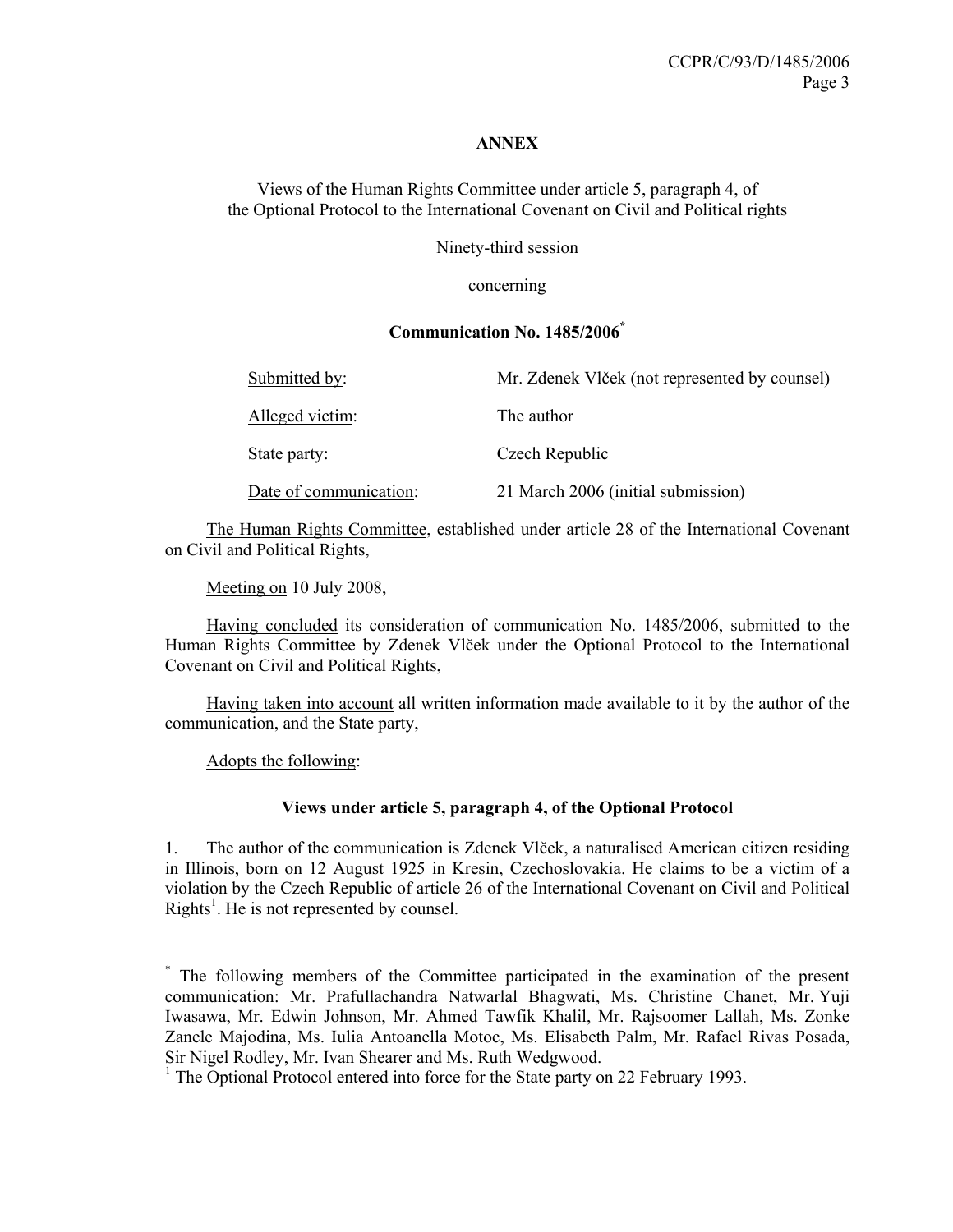## **Factual background**

2.1 The author states that he fled the communist regime in Czechoslovakia in September 1951. On 15 March 1960 he obtained the citizenship of the United States of America and lost his Czechoslovakian citizenship, in accordance with the Bilateral Treaty of Naturalisation of 1928. He regained Czech citizenship on 10 June 2000.

2.2 By a resolution of the People's Court of Law in Pacov of 28 April 1953, the author's property passed to the State. By Government Order No. 15/1959 and a decision of the Pelhrimov District National Committee of 13 July 1961, the property until then owned by the author's mother also passed to the State.

2.3 Following the enactment of Act No. 229/1991, which allowed for the restitution of agricultural property confiscated by the communist regime, on 26 January 1993 and again on 25 September 1995, the author and his brother filed an application for the restitution of both his and his family's property, which consisted of a flour mill, fields, meadows and woods of about 36 hectares in Kresin (district Pelhrimov). On 23 April 1996, the Pelhrimov District Authority rejected the application on the ground that the petitioners were not citizens of the Czech Republic and thus did not meet the condition laid down in section 4 of the Act.

2.4 Upon appeal filed by the author and his brother, the Supreme Court, by decision of 19 August 1996, referred the case to the Ceske Budejovice Regional Court. On 18 September 1996, the Regional Court quashed the challenged decision and referred the case back to the District Authority for decision. On 4 June 1997, the District Authority again rejected the author's claim on the ground that he and his brother did not meet the condition of citizenship.

2.5 After the author regained Czech citizenship, he and his brother again requested, by application of 26 September 2000, restitution of the family property. On 16 October 2000, the District Authority rejected the application for having been filed after 31 January 1993, the deadline for applications fixed in the law.

2.6 The author states that he is the only heir to the family property since his brother's death in 2001.

#### **The complaint**

3. The author claims that he is a victim of discrimination, because the requirement of citizenship for restitution of his family's property is in violation of article 26 of the Covenant.

#### **The State party's observations on admissibility and merits**

4.1 In its submission of 8 November 2006, the State party addresses both admissibility and merits of the communication. As to admissibility, the State party notes that the last official decision in the author's case became final on 29 July 1997. Thus, nine years and eight months elapsed before the author turned to the Committee (or five and a half years if the District Authority's decision of 16 October 2000 is taken as last relevant decision). In the absence of any explanation by the author of the reason for the delay and in reference to the Committee's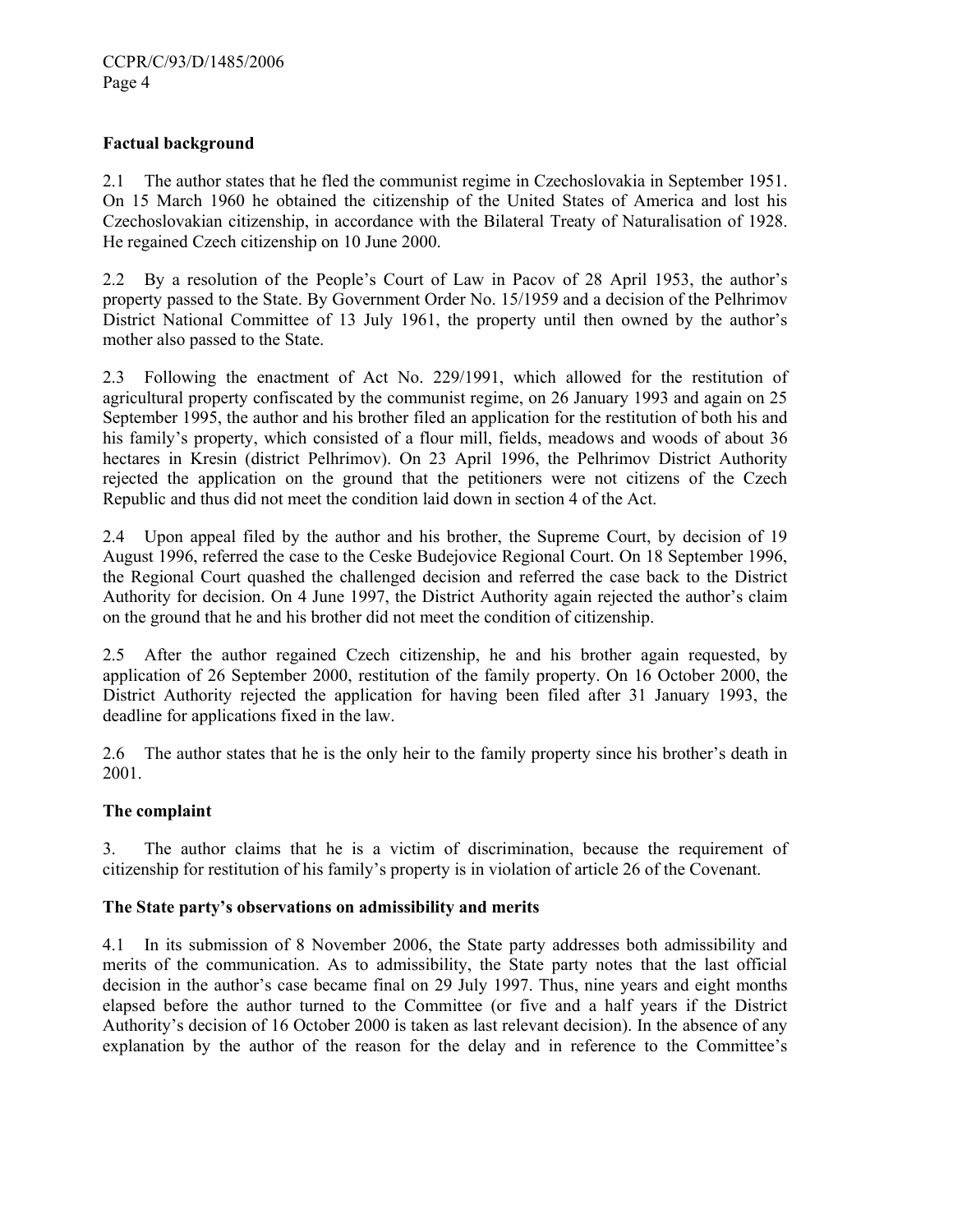decision in communication No. 787/1997 *Gobin v. Mauritius*<sup>2</sup>, the State party invites the Committee to consider the communication inadmissible as an abuse of the right to submit a communication, under article 3 of the Optional Protocol.

4.2 As to the merits of the case, the State party refers to its observations submitted to the Committee in similar cases<sup>3</sup> in which it outlined the political circumstances and legal conditions for the Restitution Act. The purpose of the Act was only to eliminate some of the injustices committed by the communist regime as it was not feasible to eliminate all injustices committed at the time. The State party refers to the decisions by the Constitutional Court which repeatedly considered the question of whether the precondition of citizenship complied with the Constitution and the fundamental rights and freedoms and found no reason for abolishing it.

4.3 The State party further explains that the restitution laws were part of the objective to transform society and to carry out economic reform including the restitution of private property. The condition of citizenship was included to ensure that the private owners would take due care of the property. The pre-condition of citizenship has been considered to be in full conformity with the State party's constitutional order.

4.4 Finally, the State party acknowledges that the general principle *pacta sunt servanda* entails an obligation to comply with the provisions of the Covenant. However, in the context of the implementation of the Committee's views the State party notes that the views lack the attributes of a judicial decision and the State party's obligation implies thus little more than a duty to take the views into consideration in the authorities' activities, if possible. The State party believes that in the present case, as in other similar cases, exceptionally serious reasons exist that allow the State party to diverge from the Committee's views without prejudice of the principle *pacta sunt servanda*.

#### **The author's comments on the State party's observations**

 $\overline{a}$ 

5.1 In his comments, dated 28 February 2007, on the State party's submission, the author claims that the Czech Republic has misused the Naturalization Treaty with the USA to deny restitutions to anybody who obtained USA citizenship and thus lost the Czech one. He refers to the Committee's concluding observations on the initial report of the Czech Republic<sup>4</sup> and its views in similar cases where the Czech Republic was told to change its law and concludes that the State party has never paid much attention to the Committee's decisions<sup>5</sup>, thus violating its Constitution which states that international treaties have preference before domestic laws.

<sup>2</sup> Communication No. 787/1997, *Gobin v. Mauritius*, inadmissibility decision adopted on 16 July 2001.

<sup>3</sup> Communication No. 586/1994 *Adam v. the Czech Republic* and Communication No. 1000/2001 *Mráz v. the Czech Republic*. 4

<sup>&</sup>lt;sup>4</sup> CCPR/CO/72/CZE, Human Rights Committee Concluding Observations on the initial report of the Czech Republic submitted under the International Covenant on Civil and Political Rights, adopted on 24 July 2001.

<sup>5</sup> Communication No. 945/2000, *Marik v. the Czech Republic*, Views adopted on 26 July 2005 and Communication No. 1054/2002 *Kríz v. the Czech Republic*, Views adopted on 1 November 2005.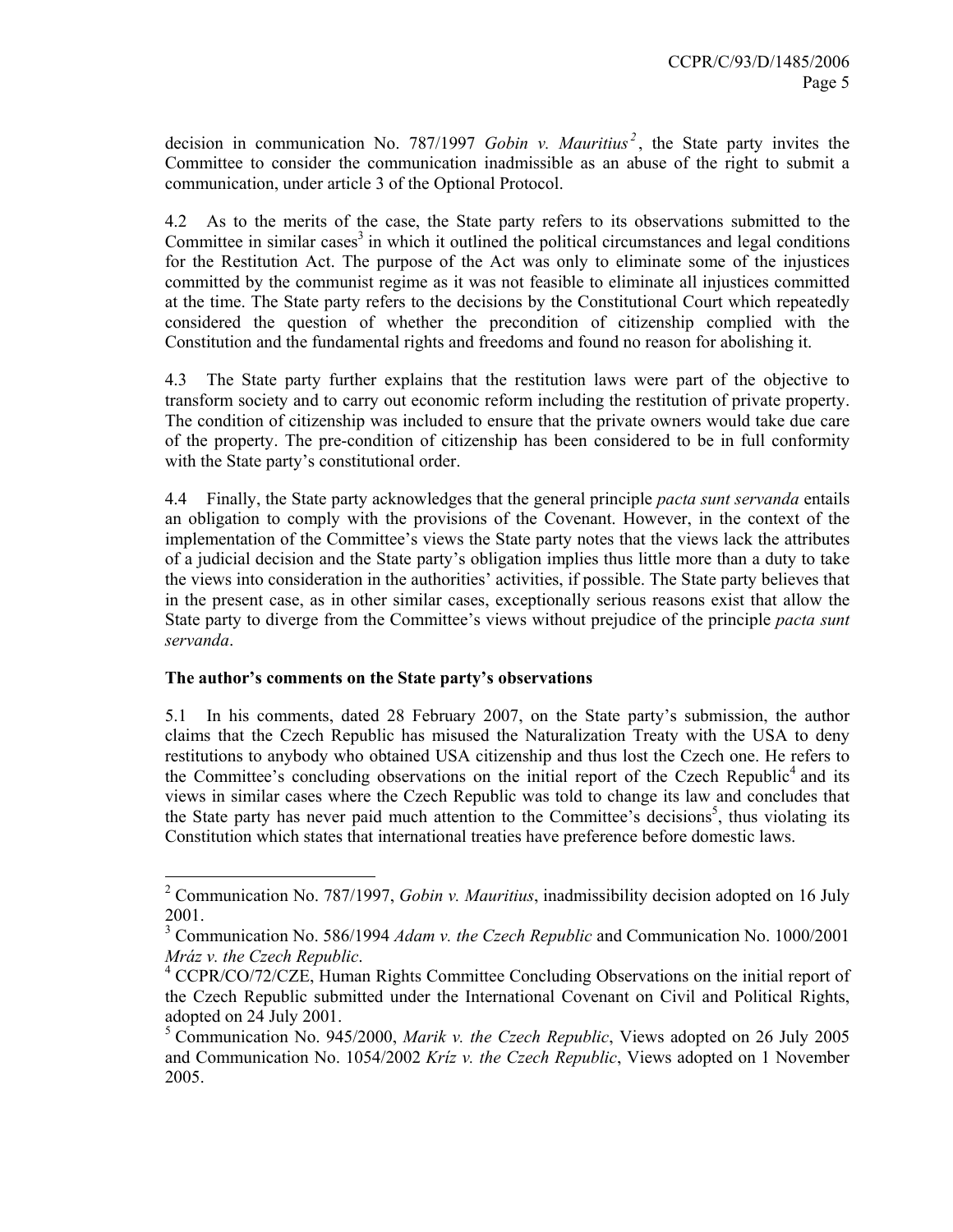5.2 The author rejects the State party's argument that his communication is inadmissible for abuse. He explains that the delay in submitting the communication was caused by lack of information and states in this respect that the State party does not publish and translate the decisions of the Committee or the concluding observations.

# **Issues and proceedings before the Committee**

## **Consideration of admissibility**

6.1 Before considering any claims contained in a communication, the Human Rights Committee must, in accordance with article 93 of its rules of procedure, decide whether or not it is admissible under the Optional Protocol to the Covenant.

6.2 The Committee has ascertained, as required under article 5, paragraph 2 (a), of the Optional Protocol, that the same matter is not being examined under another procedure of international investigation or settlement.

6.3 The Committee has noted the State party's argument that the communication should be declared inadmissible as an abuse because of the long delay between the last decision in the case and the submission of the communication to the Committee. The author has argued that the delay was caused by the lack of information available. The Committee notes that the Optional Protocol does not establish time limits within which a communication needs to be submitted. It is thus only in exceptional circumstances that the delay in submitting a communication can lead to the inadmissibility of a communication<sup>6</sup>. In this regard, the Committee notes that the author, having been denied restitution of the family property by the Regional Court in September 1996 on the ground that he and his brother did not meet the citizenship condition, regained Czech citizenship in 2000. The author and his brother subsequently applied, once again, for restitution of the family property, which was denied by the District Authority in October 2000. In the circumstances of the present case, the Committee considers that the delay of five and a half years between the last decision of the relevant authority and the submission of the communication to the Committee does not render the communication inadmissible as an abuse under article 3 of the Optional Protocol.

6.4 In the absence of any further objections to the admissibility of the communication, the Committee declares the communication admissible in so far as it may raise issues under article 26 of the Covenant.

# **Consideration of the merits**

-

7.1 The Human Rights Committee has considered the present communication in the light of all the information made available to it by the parties, as provided in article 5, paragraph 1, of the Optional Protocol.

<sup>6</sup> See Communication No. 1223/2003, *Tsarjov v. Estonia*, Views adopted on 26 October 2007, para. 6.3; Communication No. 1434/2005, *Fillacier v. France*, inadmissibility decision adopted on 27 March 2006, para. 4.3; and Communication No. 787/1997, *Gobin v. Mauritius*, inadmissibility decision adopted on 16 July 2001, para. 6.3.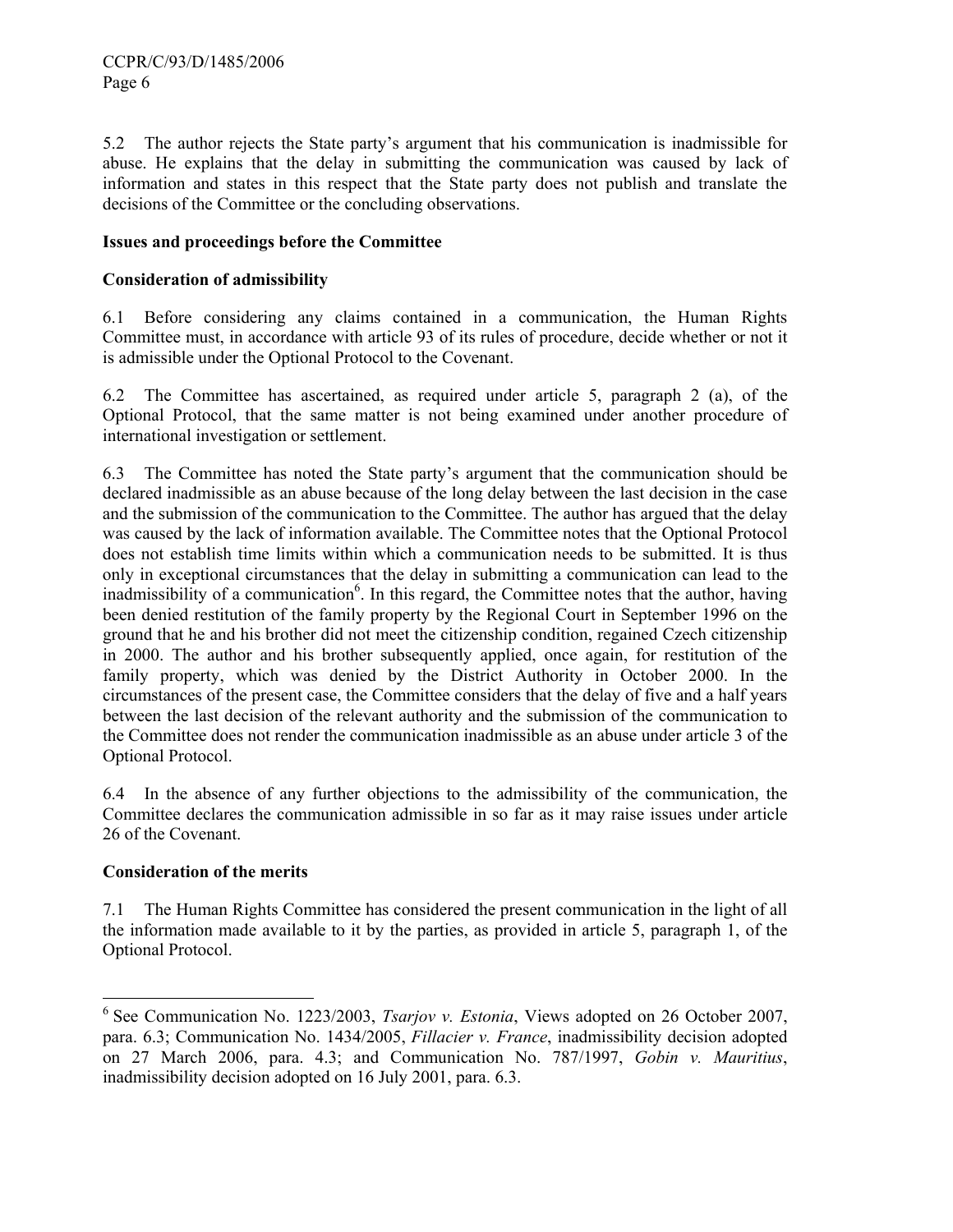7.2 The issue before the Committee is whether the denial of the author's request for restitution of his family's property on the ground that he did not fulfill the citizenship requirement contained in section 4 of Act 229/1991 constitutes a violation of the Covenant.

7.3 The Committee reiterates its jurisprudence that not all differentiations in treatment can be deemed to be discriminatory under article 26. A differentiation which is compatible with the provisions of the Covenant and is based on objective and reasonable grounds does not amount to prohibited discrimination within the meaning of article  $26$ .<sup>7</sup>

7.4 The Committee further recalls its Views in the cases of *Simunek*, *Adam, Blazek, Des Fours Walderode* and *Gratzinger<sup>8</sup>*, where it held that article 26 of the Covenant had been violated by the State party's requirement of citizenship for restitution: "the authors in that case and many others in analogous situations had left Czechoslovakia because of their political opinions and had sought refuge from political persecution in other countries, where they eventually established permanent residence and obtained a new citizenship. Taking into account that the State party itself is responsible for the author's ... departure, it would be incompatible with the Covenant to require the author … to obtain Czech citizenship as a prerequisite for the restitution of [his] property or, alternatively, for the payment of appropriate compensation". The Committee further  $r_{\text{recalls}}$  its jurisprudence<sup> $\delta$ </sup> that the citizenship requirement in these circumstances is unreasonable.

7.5 The Committee considers that the principle established in the above cases also applies to the author of the present communication. Thus, the Committee concludes that the application to the author of the citizenship requirement laid down in Act No. 229/1991 violated his rights under article 26 of the Covenant.

8. The Human Rights Committee, acting under article 5, paragraph 4, of the Optional Protocol, is of the view that the facts before it disclose a violation of article 26 of the International Covenant on Civil and Political Rights.

9. In accordance with article 2, paragraph 3 (a), of the Covenant, the State party is under an obligation to provide the author with an effective remedy, including compensation if the property in question cannot be returned. The Committee reiterates that the State party should review its legislation and practice to ensure that all persons enjoy both equality before the law and equal protection of the law.

 $\overline{a}$ 

<sup>7</sup> See *inter alia* Communication No.182/1984, *Zwaan-de Vries v. The Netherlands,* Views adopted on 9 April 1987, paragraph 13.

<sup>8</sup> Communication No. 516/1992, *Simunek v. Czech Republic,* Views adopted on 19 July 1995, paragraph 11.6; Communication No.586/1994, *Adam v. Czech Republic*, Views adopted on 23 July 1996, paragraph 12.6; Communication No.857/1999, *Blazek v. Czech Republic*, Views adopted on 12 July 2001, paragraph 5.8; Communication No. 747/1997, *Des Fours Walderode v. Czech Republic*, Views adopted on 30 October 2001, paragraph 8.3; and Communication No. 1463/2006, *Gratzinger v. the Czech Republic*, Views adopted on 25 October 2007, paragraph 7.4. <sup>9</sup> See Communication 516/1992, *Simunek v. Czech Republic*, Views adopted on 19 July 1995, paragraph 11.6.